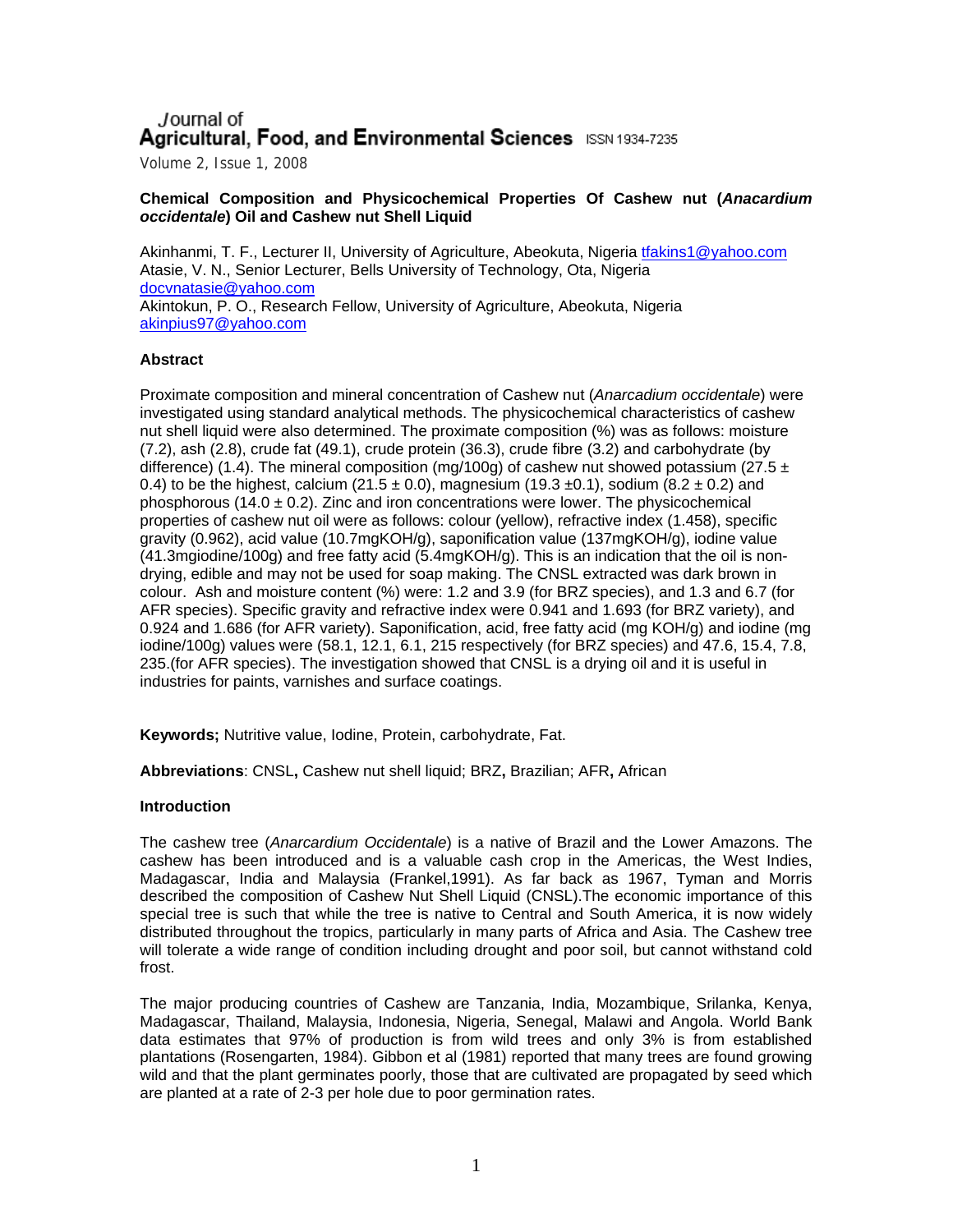Cashew nut is a high value edible nut. It yields two "Oils" one of these found, between the seed coat (or pericarp) and the nuts, is called the Cashew Nut Shell Liquid (CNSL**).**It is not a triglyceride and contains a high proportion of phenolic compound. It is used in industry as a raw material for brake lining compounds, as a water proofing agent, a preservative and in the manufacturing of paints and plastics. It is toxic and corrosive to the skin. Cashew apples are sometimes made locally into fruit drinks, wines and pickles. In some countries they are also Osmo-Sol dried to produce a date- like caramel.

An edible oil can be extracted from cashew nuts but no evidence of it being carried out commercially has been found. The cashew apple is very sour and astringent until fully ripe, when it becomes edible. In contrast to the nut, the apple was neglected until recently, although it is available in far greater tonnage. A number of processes have now been developed for converting the cashew apple into various products such as juice, jam, syrup, chutney and beverage (Winterhalter 1991).

The ability of cashew apples to supply and fortify the nutritional requirement for vitamin C, particularly in Africa was reported by Akinwale (2000). The author carried out a physico-chemical analysis of some tropical fruits and compared them with those of cashew apple. Cashew apple juice was found to contain the highest amount of vitamin C (203.5mg/100ml.) of edible portion and when the cashew apple was blended with other tropical fruits it boosted their nutritional quality. The importance of the Cashew Nut Kernel Oil and Cashew Nut Shell Liquid (CNSL**)** cannot be overemphasized

The fat of nut is completely natural and unprocessed which is best for the body. It is especially rich in Linoleic acid (Omega-3) and is least damaging to heart and arteries. In fact, it constitutes about 47% of the total weight of the nut. Nuts often produce oil half their weight. This could be good news for people who feel weak or debilitated. Cashew has what is called the 'good fat. Cashew has the right combination of fat and the ratio of saturated to monounsaturated and polyunsaturated is 1:2:1 which is ideal for human consumption. The relative abundance of monounsaturated fatty acids in cashew nut is conducive to the promotion of good health and that the relative abundance of fat in cashew nut in no way poses a nutritional risk (Achal 2005). The advantage of cashew kernel is that it has a rich, delightful taste and is meaty and acceptable as it is.

The Cashew Nut Shell Liquid **(**CNSL) is a versatile industrial raw material with diverse use in friction linings, paints and varnishes, laminating and epoxy resins, foundry chemicals and as an intermediary of chemicals.The innumerable industrial applications of CNSL are based on the fact that it leads itself to polymerization by various means. Simple phenols from petrochemicals have restrictions hence, the range of products obtained from them are few (Achal 2002, 2005).

The aim of the present study is to confirm the nutritive value of cashew nut and to investigate the properties of the Brazilian and the African species in order to verify the status of the African specie CNSL in meeting standard qualities in the production of resins.

### **Materials and Method**

### **Sample Collection**

The cashew samples were collected from the Cashew processing plant in the University of Agriculture Abeokuta, Ogun state in Nigeria. All organic solvents and chemicals used in the analysis were obtained from the chemistry laboratory in the University of Agriculture, Abeokuta, Nigeria. The reagents used are of analytical grade (BDH). The cashew samples collected were cracked with manual cashew kernel cutter to separate the nuts from the shells. The nuts were dried at 40°C in the oven for 5 hours. Two hundred gramme of cashew nut and cashew nut shell were ground into small pieces using a mains- operated food grinder (HR 2811 Philip Model). The dried samples were kept in an air tight sample container in a refrigerator  $(4^{\circ}C)$  until ready for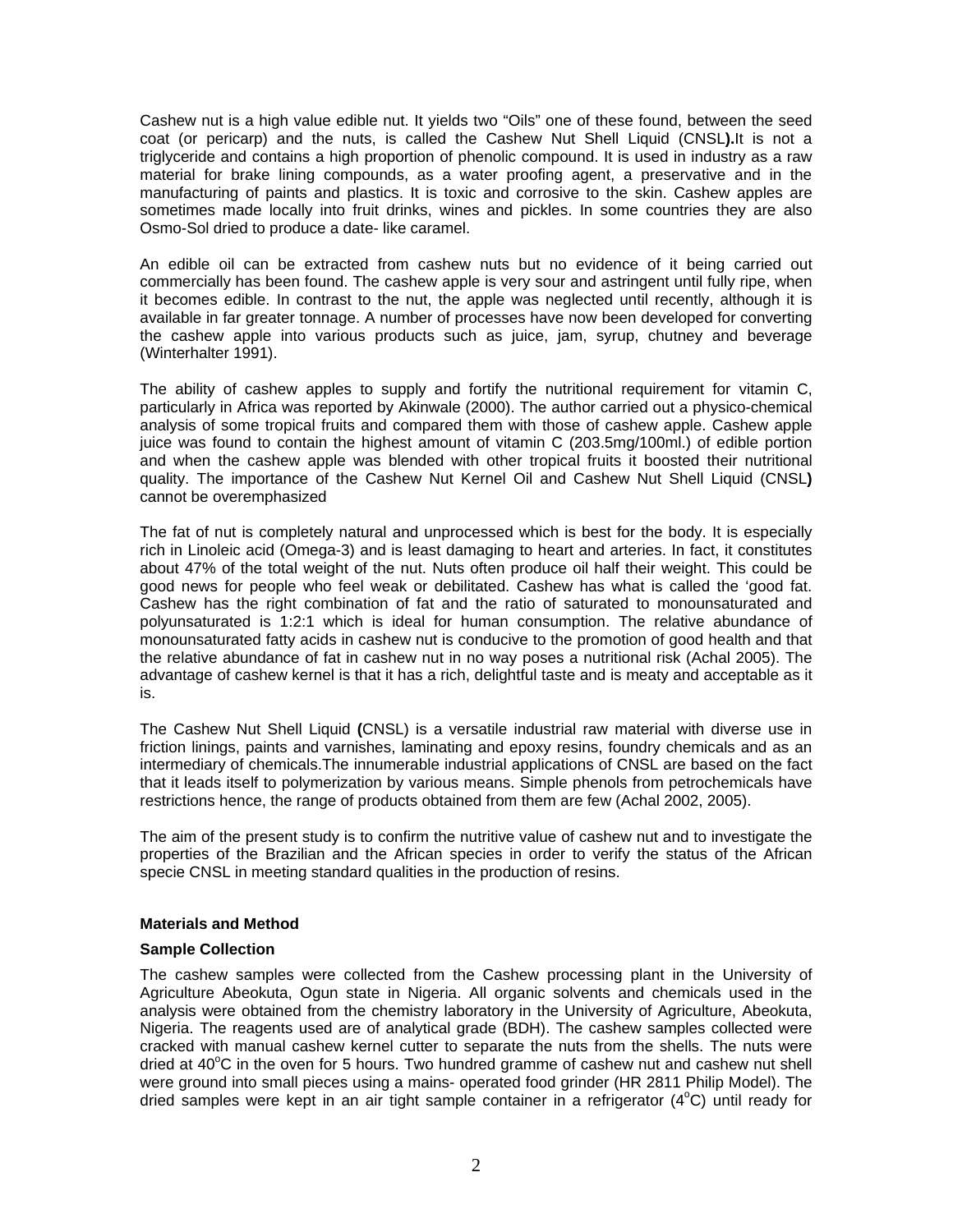analysis.

## **Analyses of sample**

# **Analysis of moisture, ash, crude protein and crude fat**

The recommended methods of the Association of Official Analytical Chemists (AOAC, 1984) were employed in determining the levels of moisture, ash, crude protein and crude fat. Moisture content was determined by heating 2.0 g of each sample to a constant weight in a crucible placed in an oven (Plus11 Sanyo Gallenkamp PLC,UK) maintained at105°C for 3.5hr

Ash was determined by the incineration of 1.0- g samples placed in a muffle furnace (LMF4 from Carbolite, Bamford, Sheffield UK) maintained at 550°C for 5 hours. Crude protein (% total nitrogen x 6.25) was determined by Khedjal method ( Khedjahl 1883), using 1.0-g samples; crude fat was obtained by exhaustively extracting 5.0g of each sample in a Soxhlet apparatus using petroleum ether (boiling range 40-60°C) as the extractant (Onyeike & Onwuka, 1999). Total carbohydrate was obtained by difference.

## **Analysis of minerals in cashew nut**

The minerals, lead, iron, copper, zinc, magnesium and calcium were determined by atomic absorption spectrophotometry (Agte et al., 1995). 1.0-g samples in triplicate, were dry ashed in a muffle furnace at 550°C for 5h until a white residue of constant weight was obtained. The minerals were extracted from ash by adding 20.0ml of 2.5% HCl, heated in a steam bath to reduce the volume to about 7.0ml, and this was transferred quantitatively to a 50ml volumetric flask. It was diluted to volume (50 ml) with deionised water, stored in clean polyethylene bottles and mineral contents determined using an atomic absorption spectrophotometer (Perkin-Elmer, Model 2380, USA). Sodium and Potassium were determined using flame photometry (Chapman & Pratt, 1961). Phosphorous was determined as  $PO_4^{3}$  by the vanadium phosphomolybdate (vanadate colorimetry method) in which the phosphorous present as the orthophosphate reacts with a vanadate molybdate reagent to produce a yellow – orange complex, the absorbance of which was measured at 420nm.

### **Analysis of acid, saponification and iodine value**

The acid and peroxide values were determined using the method of Devine and Williams (1961).The saponification number was determined by the method of Williams (1950) while iodine value was obtained by the method of Strong and Kock (1974). Specific gravity was determined by a universal hydrometer and refractive index at 26°C was determined using Abbe refractometer.

### **Results and Discussion**

### **Proximate composition of cashew nut kernel (defatted)**

The proximate compositions of the cashew nut kernel (defatted) studied are shown in (**Table 1**). From the data it was observed that the cashew kernel contained crude fat (49.1%) and protein (36.3%). It also contained 7.2% moisture, ash (2.8%), crude fiber (3.2%) and carbohydrate by difference (1.4%). Some of these values were in agreement with those reported by (Eromosele et al. 1994, Arogba et al. 1999, Achal et al. 2002). The moisture content of cashew nut was 7.2%. This value fell within the range of mean values of moisture of legumes (between 7.0% and 11.0%) reported by Arkroyed and Doughty (1964). Seeds with low moisture content could store for a longer time without spoilage. Ash content of cashew nut in this study was 2.8%. Previous studies showed ash content of kolanut, jackbean and cowpea to be 3.1%, 3.6% and 3.2% respectively (Arogba et al., 1999), and of cashew nut flour 4.4±0.1% (Aremu et al., 2006). An ash content of 1.5 - 2.5% for nuts has been recommended for suitability as animal feeds (Pomeranz and Clifton, 1981) but with the value of ash reported in this study, cashew nut may be unsuitable for animal feeds. This is in agreement with Aremu et al (2006). The values of fat and protein were also comparable to those obtained by Pearson (1976). The crude fat (49.1%) is comparable to the values for varieties of melon oil seeds (47.9 – 51.1% ) reported by Ige et al. (1984); Pumpkin seed (49.2% and 47.01%)reported by Asiegbu (1987) and Fagbemi and Oshodi (1991) respectively. The crude fat content was higher than those reported for soybean seed (23.5%;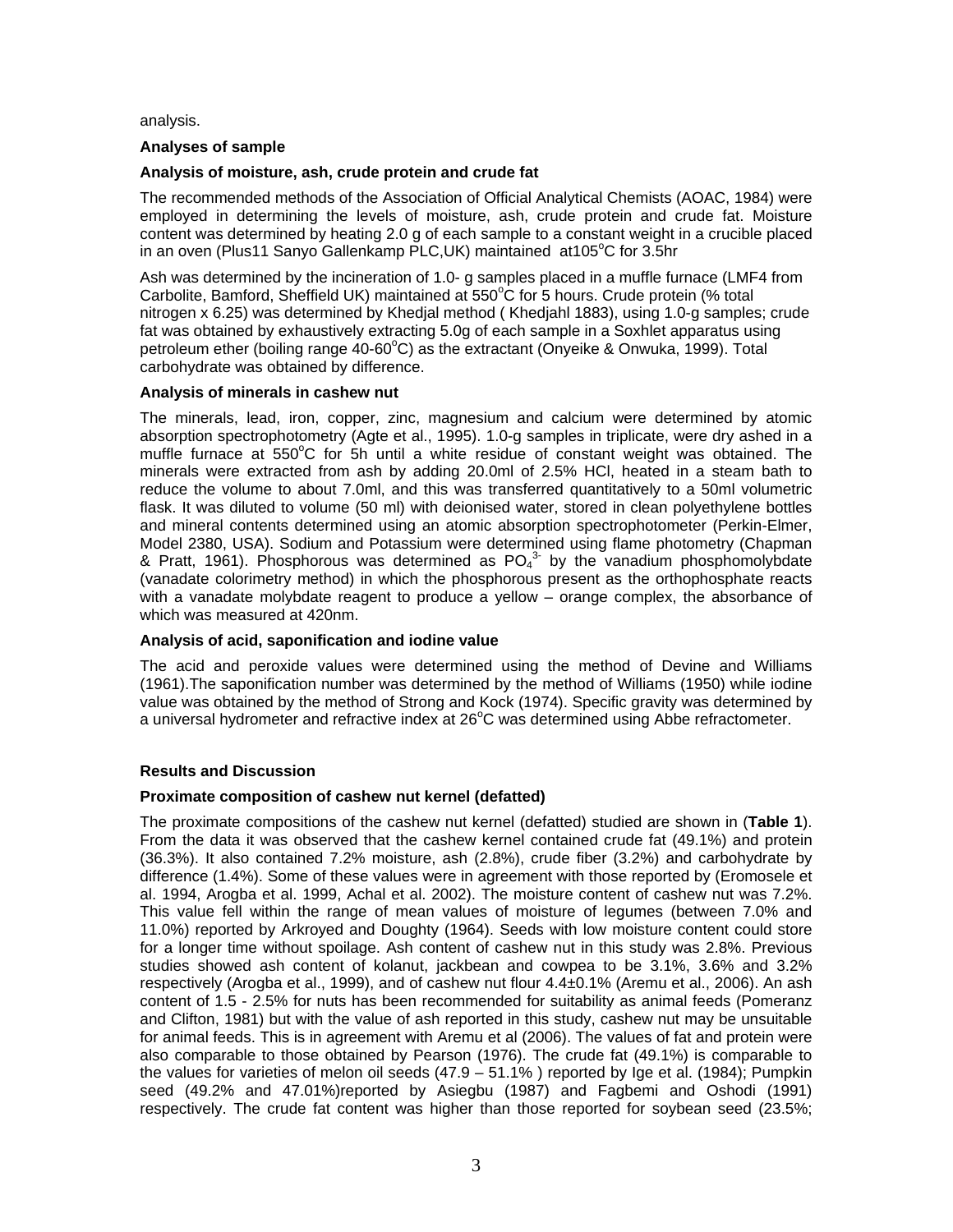Paul and Southgate, 1980). Aremu et al. (2006) reported 36.7% for crude fat in cashew nut flour; this may be due to differences in the specie of the cashew nut and the environment in which they are grown. Fat promotes the absorption of fat soluble vitamins hence it is very important in diets. This value of fat is an indication that cashew nut is a good oil seed particularly when compared with African yam bean with a fat content of 2.50% (Edem et al 1990). It is therefore a good source of edible oil that can be employed in cooking and food industries. The high protein and fat content reported in this work were in agreement with the work of Arogba (1999) on cashew (*Anacardium Occidentale*). The protein content (36.3%) is higher than previously reported for a number of seeds like sahm seeds (22.5%; Al-Jassir et al. 1995), Papaya seeds endosperm (20.49±0.79%; Passera et al 1981); soybeans, cowpeas, pigeon peas, melon, pumpkin and gourd seeds (23.1- 33.0%; Olaofe et al. 1994). That the protein content of the cashew nut is higher or comparable to previous reports shows that it is nutritiously rich (Achal et al 2002). The protein content of cashew nut analyzed suggests that it can contribute to the daily protein need of 23.6g for adults as recommended by the National Research Council (1974). Protein also plays a part in the organoleptic properties of foods in addition to being a source of amino acid (Okon 1983).

The crude fibre of cashew nut 3.2% compared favorably with the USDA nutrient database for the fiber content of cashew nut by weight percent which ranged from 3.0-3.8%. Aremu et.al (2006) recorded a lower value  $(1.2 \pm 0.3\%)$  for cashew nut flour. Crude fiber helps in the maintenance of normal peristaltic movement of the intestinal tract hence diets containing low fiber could cause constipation and eventually lead to colon diseases (piles, cancer and appendicitis) (Okon 1983).

The value obtained for carbohydrate (by difference) 1.4% is very low compared to the expected range of mean values for legumes (20 - 26 % of dry weight; Arkroyed and Doughty 1964). This could be due to the high levels of crude fat and crude protein in the studied sample.

| Composition                  | $\%$ |
|------------------------------|------|
| Moisture                     | 7.2  |
| Ash                          | 2.8  |
| Oil                          | 49.1 |
| Protein                      | 36.3 |
| Crude fibre                  | 3.2  |
| Carbohydrate (by difference) | 1.4  |

**Table 1**. Proximate composition of cashew kernel (Defatted sample).

### **Physicochemical properties of cashew kernel oil**

**Table 2** presents the physicochemical properties of cashew nut oil. The oil extracted from the cashew nut is yellowish in color. It had a specific gravity of 0.962 which showed that it is less dense than water and a refractive index of 1.458 which showed that it is not as thick as most drying oils whose refractive indices fell between 1.475 and 1.485 (Duel 1951).The iodine value 41.3mg /100g of cashew nut is in close agreement with the value  $44.4 \pm 0.1$ mg iodine/100g from previous work on cashew nut by Aremu et al (2006) and for Hausa melon seed,  $38.50 \pm 0.67\%$ (Oladimeji et al., 2001). Oils are classified into drying, semi drying and non- drying according to their iodine values. Since the iodine value of cashew kernel oil is lower than 100 it could only be classified as a non drying oil. The low iodine value indicates that the oil has a low content of unsaturated fatty acids which is evident in the acid and free fatty acid values of 10.7mgKOH/g and 5.4mgKOH/g respectively.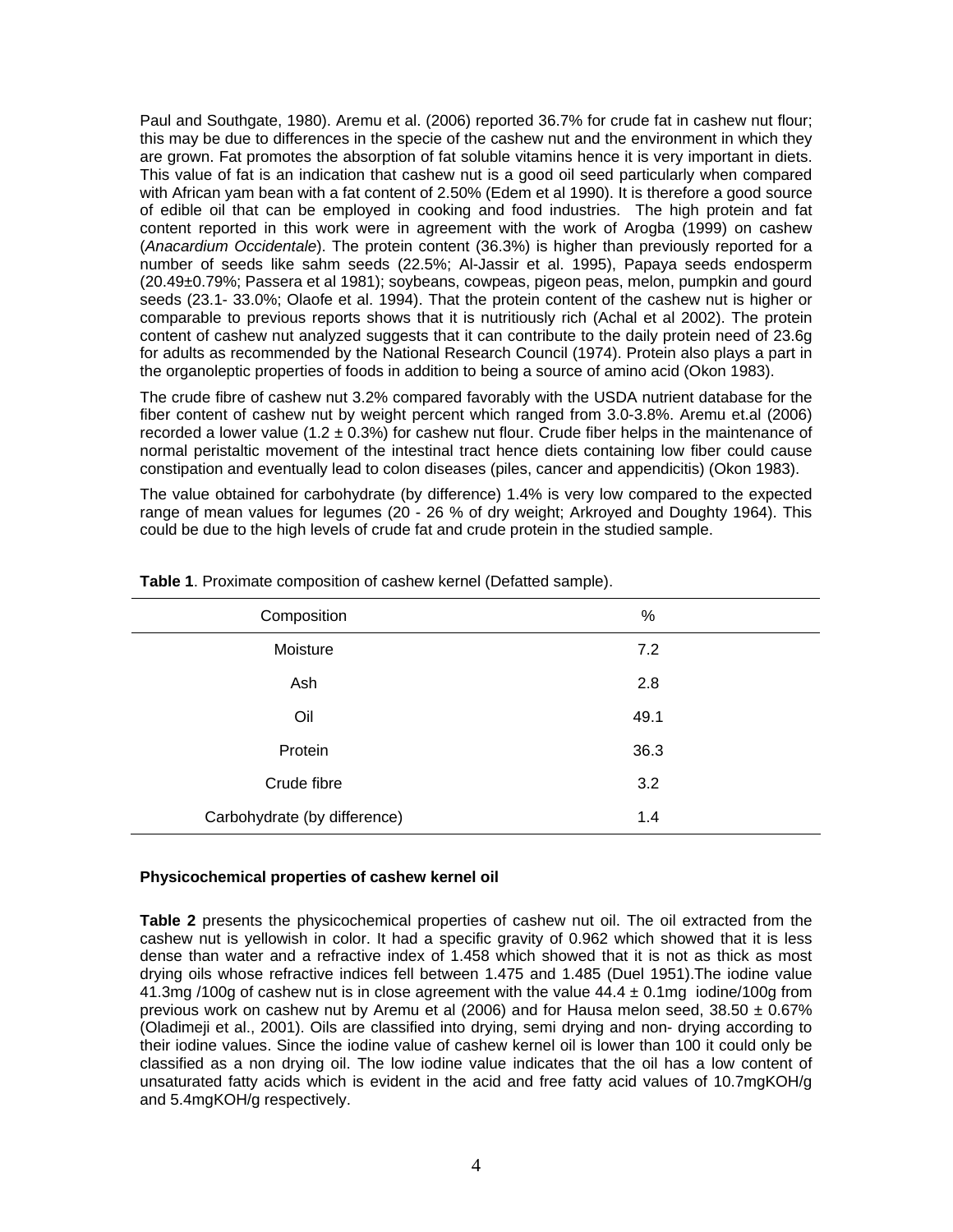The saponification value of the cashew nut oil was (137mgKOH/g).This was lower than the values for some common oils like palm oil (196-205mgKOH/g), groundnut oil (188-96mgKOH/g), corn oil (187-196mgKOH/g) as reported by Cocks and Van Reed (1996), coconut oil (253mgKOH/g) and palm kernel oil (247mgKOH/g) (Pearson 1976). However this saponification value is within the same range of some edible oils reported by Eromosele et al (1994). The low saponification value is an indication that the oil may not be suitable for soap making.

| Parameter                      | Concentration |
|--------------------------------|---------------|
| Refractive index               | 1.458         |
| Specific gravity               | 0.962         |
| Saponification value (mgKOH/g) | 137           |
| Iodine value (mgiodine/100g)   | 41.3          |
| Acid value (mgKOH/g)           | 10.7          |
| Free- fatty acid (mgKOH/g)     | 5.4           |

**Table 2.** Physicochemical characteristics of cashew kernel oil.

### **Mineral composition of cashew nut**

The mineral content of cashew nut is shown in **Table 3.** K had the highest concentration (27.5  $\pm$ 0.4mg/100g). This is in line with previous work on Nigerian agricultural products by Olaofe and Sanni (1988). This was followed by Ca (21.5  $\pm$  0.0mg/100g), Mg (19.3  $\pm$  0.1mg/100g) and Na (8.2  $\pm 0.3$ mg/100g). Mg has been reported to be involved in maintaining the electrical potential in nerves and activation of some enzyme systems (Ferro et al., 1987). The calcium content is in agreement with Aremu et al (2006). Calcium is responsible for bone formation. Phosphorous had a mean value of  $14.0 \pm 0.2$ mg/100g. Phosphorous and calcium occur together in the body to maintain body blood. Fe (0.6±0.1mg/100g) and Zn (0.8±0.1mg/100g) were the least abundant of the minerals. This is in close agreement with the observation of Olaofe and Sanni (1988) and Aremu et al (2005).

| <b>Table 3.</b> Millielal composition of detailed cashew hul kemer |                       |
|--------------------------------------------------------------------|-----------------------|
| Mineral                                                            | composition (mg/100g) |
| Magnesium (Mg)                                                     | $19.3 + 0.1$          |
| Calcium (Ca)                                                       | $21.5 \pm 0.0$        |
| Sodium (Na)                                                        | $8.2 \pm 0.2$         |
| Zinc(Zn)                                                           | $0.8 + 0.1$           |
| Iron(Fe)                                                           | $0.6 + 0.1$           |
| Potassium(K)                                                       | $27.5 \pm 0.4$        |
| Phosphorus(P)                                                      | $14.0+0.2$            |

**Table 3.** Mineral composition of defatted cashew nut kernel

Values are means  $\pm$  standard deviation of triplicate determinations

## **Physicochemical properties of cashew nut shell oil of Brazilian (BRZ) and African (AFR) cashew nut species**

The physico- chemical characteristics of cashew nut shell liquid from two varieties of cashew nut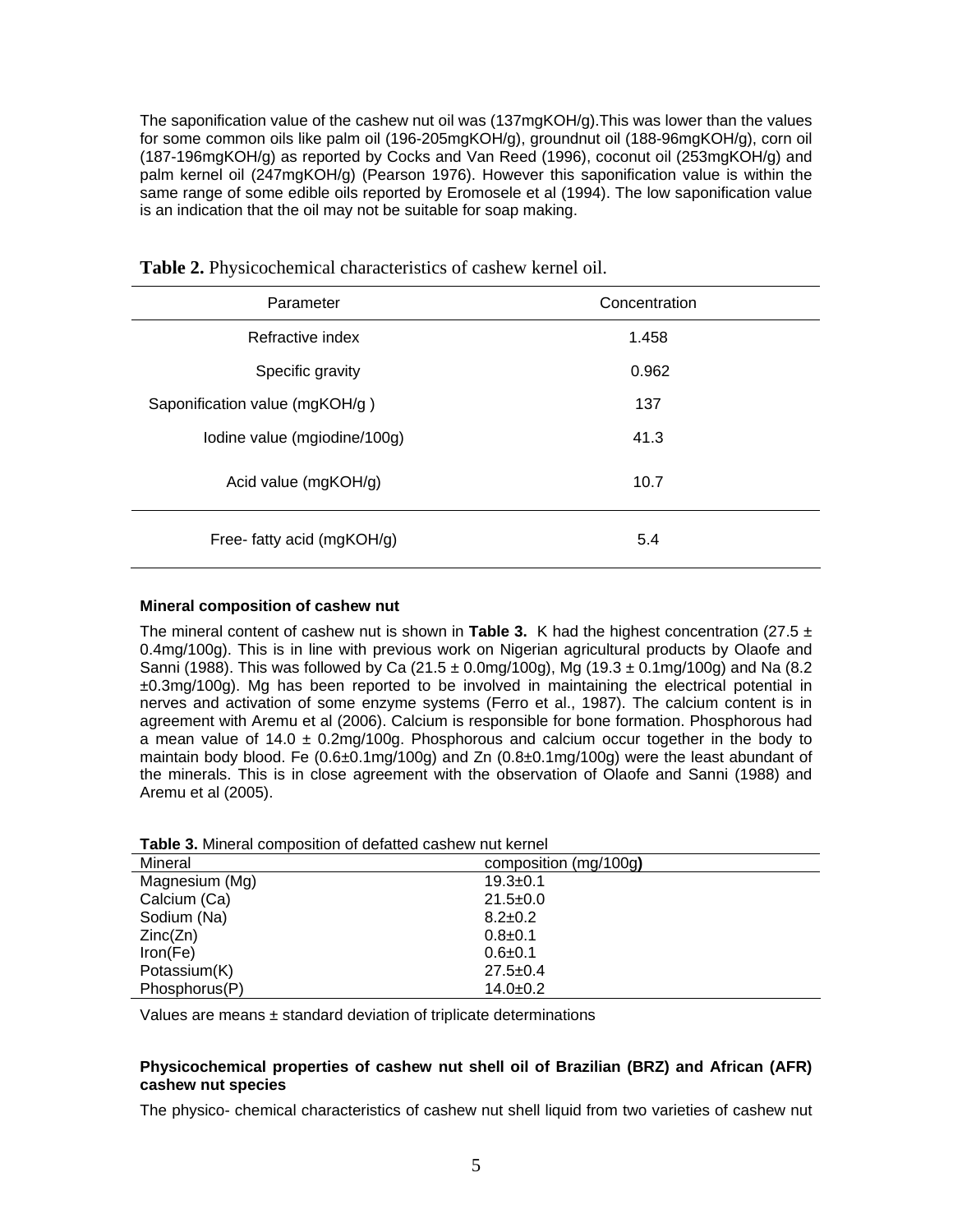(Brazilian and African) shells are presented in **Table 4**. The oil extracted from the two cashew nut shells are both dark brown in color. The refractive indices of the oils (Brazilian and African species) were comparable (1.693 and 1.686 respectively). This shows that the oils are thicker when compared with most non- drying oils; 1.475 (Duel 1951) and 1.462 (Akintayo et al., 2002) for B. Sapida oil. Their specific gravities are 0.941 and 0.924 (BRZ and AFR species respectively) which indicate that they are both less dense than water. They are both viscous liquids with viscosity values at 56 centripores and 41 centripores. Moisture content of the two species are 3.9% and 6.7% for BRZ and AFR respectively. These values are comparable to the values (5.7  $\pm$ 0.2%) reported for cashew nut flour by Aremu et al (2006) and 5.5% reported by Fagbemi and Oshodi (1981) for fluted pumpkin. The low moisture is an indication that the oils can have longer shelf lives. The ash content is low (1.2% and 1.3% for BRZ and AFR respectively). As a result of this low ash, the oils can not be useful as animal feeds. The saponification values were low for both samples; 58.1mgKOH/g and 47.6mgKOH/g respectively. The low saponification values suggest that the oils contained high molecular weight fatty acids hence are unsuitable for soap making.The iodine values were high (215mg iodine/100g and 235mg iodine/100g) respectively which fell within the range 220-270mgiodine/100g) specified as drying oils. The high iodine value is an indication that the oil contained high degree of unsaturation therefore, it can be classified as drying oil and could find application in paints, varnishes and surface coatings. The total acidity expressed as the acid value takes into account the contribution of all the constituent fatty acids in the oil (Ekpa and Ekpe, 1995).This is a quality control parameter employed by paint manufacturers to monitor the concentration of acids in resins. The two oils contain appreciable amount of free fatty acid and this accounts for their applications as free fatty acid values were 6.1mgKOH/g and 7.8mgKOH/g for BRZ and AFR varieties respectively. Oils such as Telfaria Occidentalis (1.10±0.2), Chryosophyllum albidum (1.81±0.1), Groundnut seeds (0.44 ±0.14) palm kernel (0.57±0.15) have been reported to have low fatty acid values and are edible oils (Dosunmu & Ochu, 1995; Onyeiki et al. 2002). CNSL is therefore not an edible oil.

| Parameter                         | <b>BRZ</b> specie | AFR specie        |
|-----------------------------------|-------------------|-------------------|
| Size                              | <b>Bigger</b>     | Smaller           |
| Appearance                        | Dark brown liquid | Dark brown liquid |
| Nature                            | Viscous liquid    | viscous liquid    |
| Refractive index                  | 1.693             | 1.686             |
| Specific gravity                  | 0.941             | 0.924             |
| Viscosity (30°C) (centripore)     | 56                | 41                |
| Moisture (%)                      | 3.9               | 6.7               |
| Ash (%)                           | 1.2               | 1.3               |
| Saponification value<br>(mgKOH/g) | 58.1              | 47.6              |
| Iodine value (mg/100g)            | 215               | 235               |
| Acid value (mgKOH/g)              | 12.1              | 15.4              |
| Free fatty acid (mgKOH/g)         | 6.1               | 7.8               |

**Table 4.** Physicochemical characteristics of cashew nut shell liquid (CNSL).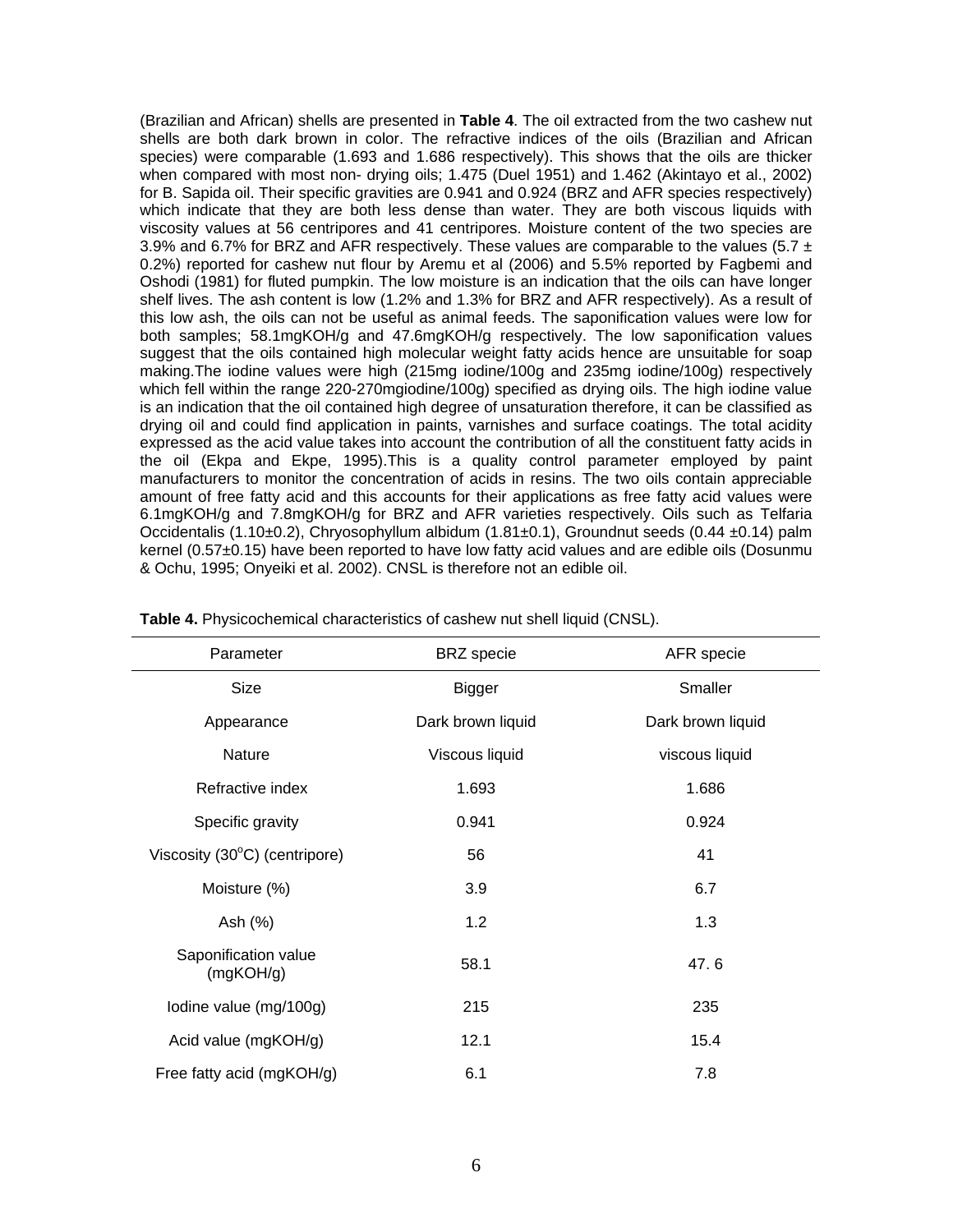The physical appearance and nature of the BRZ and AFR cashew nut species are presented in **Table 5**.

| <b>Table 5.</b> Privsical appearance of the BRZ and AFR species. |                  |              |
|------------------------------------------------------------------|------------------|--------------|
| Parameter                                                        | <b>BRZ</b>       | AFR          |
| Size                                                             | Big              | Small        |
| Color of nut                                                     | pure white       | white/ ivory |
| Feel /touch                                                      | Very soft        | Soft         |
| Taste                                                            | Crispy           | Crispy       |
| Flavour                                                          | richly flavoured | Flavoured    |

| Table 5. Physical appearance of the BRZ and AFR species. |
|----------------------------------------------------------|
|----------------------------------------------------------|

#### **Conclusion**

The cashew kernel oil and cashew nut shell liquid are of high economic value in different ways. The result of this study showed that cashew nut is nutritionally richer than some other nuts and seeds. The high protein content in the cashew nut showed its potential to supply adequate amount of amino acids for children and adults. The physicochemical properties of the cashew nut oil indicated that it is non drying, edible (margarine) and may be unsuitable for soap production. The CNSL is highly useful in surface coating, paints, varnishes and resins as shown by the iodine value but cannot be used in soap production due to its low saponification value. The CNSL has got wide range of applicability for making raw materials for automobile brake lining such as liquid resin. It is also used for the manufacture of paint varnishes, epoxy resins and oil soluble resins and surface active agents. Further work could be done on CNSL to exploit the advantages of the resins obtained from it over phenolic resins.

#### **Acknowledgements**

The authors are very grateful to the Cashew Programme Implementation Committee of The University of Agriculture, Abeokuta, Nigeria for the supply of the cashew nuts .

### **References**

Achal (2002) Cashew: Nutrition and medicinal value. C*olarado state University* pp: 159-165

Adeyeye, E. I. (2004). The chemical composition of liquid and solid endosperm of ripe coconut; *Oriental J. Chem*., 20**,** 471 - 475.

Agte, V. V., Gokhale, M. K.., Paknikar, K. M & Chiplonkar, S. (1995). Assessment of peral millet versus rice-based diets for bio-availability of four trace metals. *Plant Foods for Human Nutrition* 48, 149 - 158.

Aisegbu, J. E. (1987) Some biochemical evaluation of fluted pumpkin needs. *J. Sci. Food Agric*., 40**,** 151 - 155

Akintayo, E. T., Adebayo, E. A., & Arogundade, L. A. (2002) Chemical composition, physicochemical and functional properties of Akee (B. Sapida) pulp and seed flours. *Food Chem*. 77**,** 333-336

Akinwale, T. O. (2000) Cashew apple juice: its use in fortifying the nutritional quality of some tropical fruits. *Eur Food Res Technology* 211, 205-207

AOAC. (1984). *Official methods of analysis* (14th ed.) Arlington, VA: Association of Official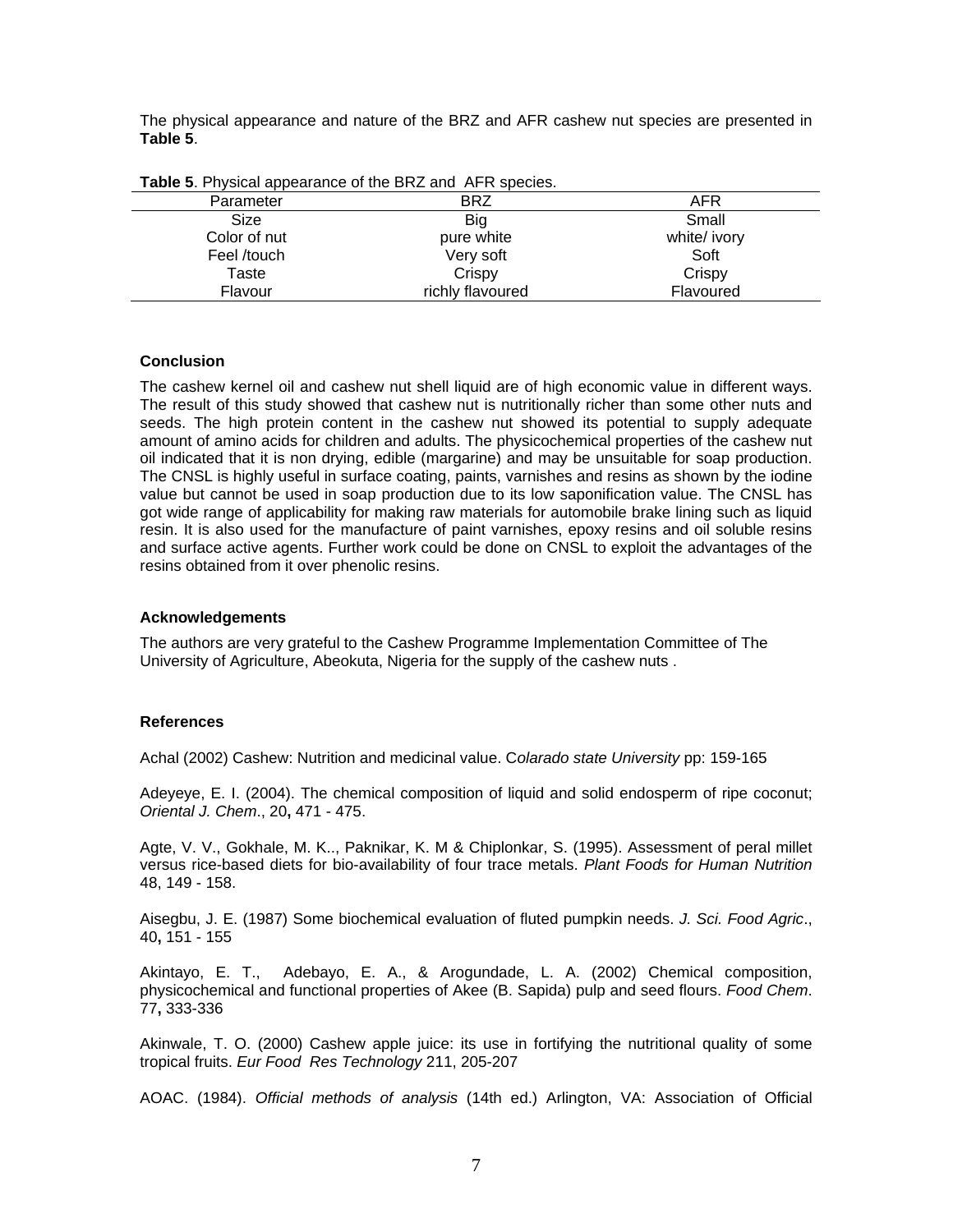Analytical Chemists.

Aremu, M. O., Olaofe, O., & Akintayo, T. E. (2006) A comparative study on the chemical and amino acid composition of some Nigerian under utilized legume flours. *Pak. J. Nurt*. 5**,** 34- 38

Aremu, M. O., Olonisakin, A., Otene, J. W., & Atolaye, B. O. (2005). Mineral content of some agricultural products grown in the Middle Belt of Nigeria, *Oriental J. Chem*. 21, 419 - 426.

Arkroyed, W. R., & Doughty, J. (1964). *Legumes in human nutrition.* Food and Agricultural Organization nutrition studies publication, 19.

Arogba, S. S. (1999). Studies on Kolanuts and Cashew Kernels moisture absorption isotherm: Proximate composition and functional properties. *Food Chem.* 67, 223-228

Brucher, H. (1977). Useful plants of Neotropical origin and their wild relatives*.* FAO and Longman pp 215-217

Chapman, D. H., & Pratt, P. F. (1961). *Methods of analysis of soils, plants and water*. University of California, Riverside: Division of Agricultural Science.

Devine, J., & Williams, P. N. (1961) The Chemistry and technology of edible oils and fats (1st ed). London: Pergamon Press

Dosunmu, M. I,, & Ochu, C. (1995).Physicochemical properties and fatty acid composition of lipids extracted from some Nigerian fruits and seeds. *Global Journal of Pure and Applied Sciences*, I. (1/2), 45 - 50.

Duel, H. J., & Tr (1951) *The lipids: their Chemistry and Biochemistry* (Vol 1) New York Inter Science Publishers pp 53-57

Duke, J. A. (2001) *Handbook of Nuts.* CRC press Boca Raton Florida pp 23-29

Edem, D. O., Amugo, C. I., & Eka, O. U. (1990). Chemical composition of yam beans (*Sphenostylis sternocarpa*). *Tropical Science***,** 59 - 63.

Ekpa, O. D., & Ekpe, U. J. (1995). The effects of coconut oil concentration and air exposure to the total acidity of palm oil. *Global Journal of Pure and Applied Sciences*, I (1/2), 51 - 58.

Eromosele, I. C., Eromosele, C. O., Akintoye, A. O., & Komolafe, T. O. (1994) Characterization of oils and chemical analysis of the Seeds of wild plants. *Plant Food for Human Nutrition* 46, 361-365

Eromosele, C. O., & Paschal, N. H. (2002) Characterization and viscosity parameters of seed oil from wild plants. *Bioresource Technology* 86, 203-205

Fagbemi, T. N., & Oshodi, A. A. (1991). Chemical composition and functional properties of full fat flutted pumpkin seed flour. *Nig. Food J.* 9, 26 - 32.

Ferrao, J. E. M., Ferro, A. M. B. C., & Antures, A. M. G. (1987). Bambara groundnut (*Vigna subterranean*) Aspect of its nutritive value .*Gracia deorta seriede Estudos Agronomics* 14, 35-39

Frankel, E. **(**1991**).** Poison ivy, Poison oak, Poison sumac and their relative pistachios: Mangoes and Cashew. The Boxwood Press pacific Grove CA 2, 15-16

Gibbon, D., & Pain, A. (1981**).** Crops of the drier regions of the tropics*.* Longman Singapore publications Ltd pp 66-67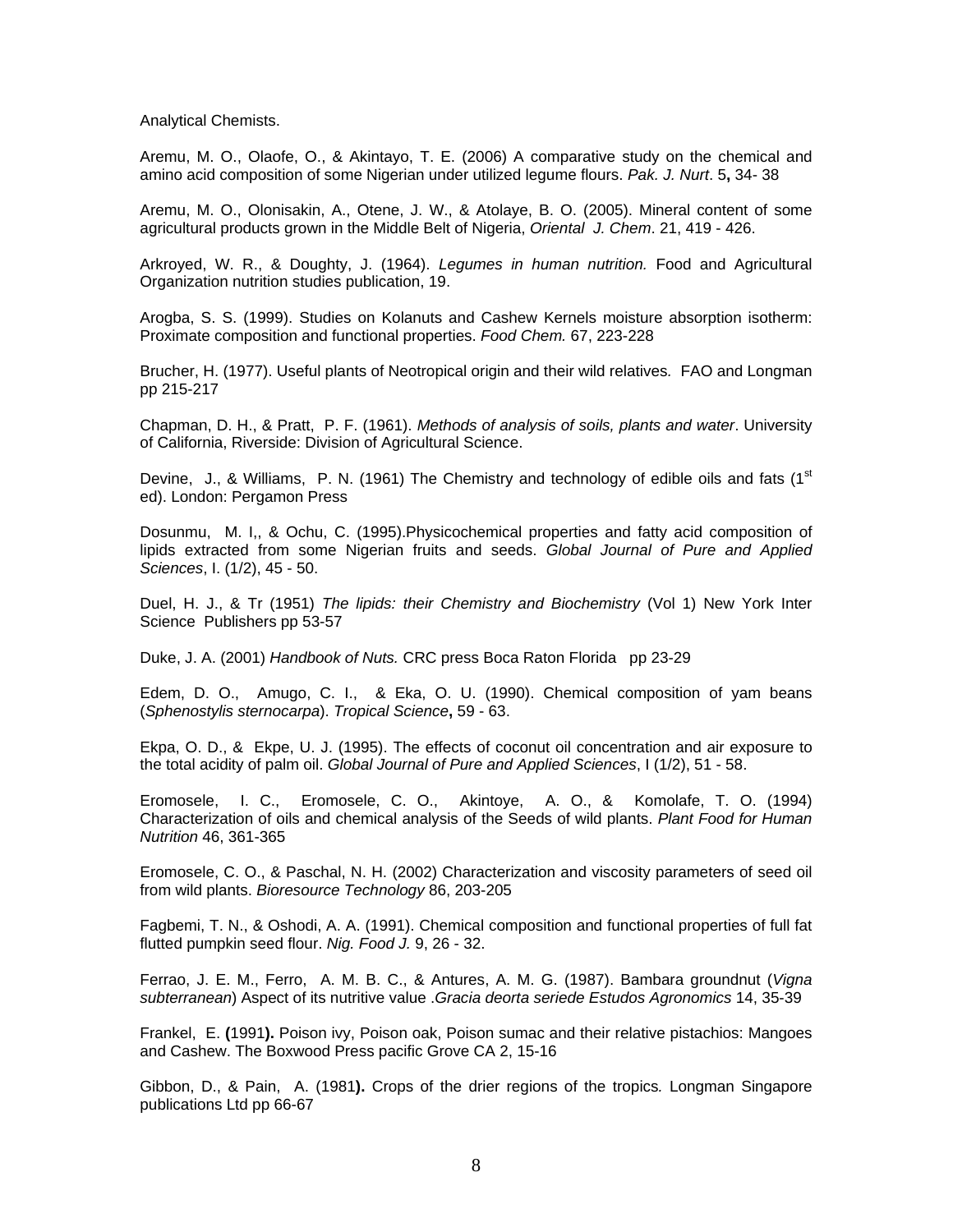Hall, F. J., & Banks, L. (1988). Cashew nut processing. *Tropical Science* 7, 12-14

Ige, M. N., Ogunsua, A. O., & Okon, O. I. (1984). Functional properties of the protein of some Nigerian oil seeds. Casophor seeds and three varieties of some Nigeria oil seeds. *Food Chem* 32**,** 822 - 825.

Kjeldahl, J. (1883). Determination of protein nitrogen in food products. Encyclopedia of Food Science, 439 - 441.

National Research Council (1974). Recommended daily dietary allowance. *Nutritional Review* 31 (12), 373 - 395.

Ohler, J. G. (1994). Cashew*:* Royal Tropical Agriculture Amsterdam pp 55-60

Okon, B. D. (1983.) Studies on the chemical composition and nutritive value of the fruits of African star apple. M.Sc. Thesis, University of Calabar, p 67

Oladimeji, M. O., Adebayo, A. O., & Adegbesan, A. H. (2001) Psychochemical properties of Hausa melon seed flour. Ultra Sci. 13, 374 - 377

Olaofe, O. F., Adeyemi, O., & Adediran, G. O. (1994). Amino acid and Mineral Composition and functional properties of some oil seeds. *J. Agri. Food Chem* 42**,** 867- 884

Olaofe, O., & Sanni, C. O. (1988) Mineral contents of Agriculture products. *Food Chem* 30, 73 - 79.

Onyeike, E. N., & Acheru, G .N. (2002). Chemical composition of selected Nigerian oil seeds and physicochemical properties of the oil extracts. *Food Chemistry* 77, 431-437

Oshodi, A. A., Esuoso, K. O., & Akintayo, E. T. (1998). Proximate and amino acid composition of some under utilized Nigerian legume flour and protein concentrates, La Rivista Italiana.

Paul, A. A ., & Southgate, B. A. T. (1980). Mucance and Widdowson's Composition of Food (4th ed) Her Majesty stationary office, London.UK pp 227-228

Pearson, D. A. (1976). *Chemical analysis of foods* (7th ed.) Edinburgh: Chruchhill, Livingstone. p. 422 - 511).

Pomeranz & Clifton, D. (1981). In food analysis theory and practices. Westport, L. T., AVI Publishing Comp. p 17, properties of defatted soyabean, peanut field pea and pecan flours. *J. Food Sci*. 42, 1440 - 1450.

Rosengarten, F. (1984). The book of edible nuts (5th edition). Walker and Co New York, pp 45

Russel, D. C. (1979) . Cashew nut processing. *FAO Agricultural Services Bulletin* , No 6

Strong, F. M., & Kock, G. H. (1974) Biochemistry laboratory manual (2nd ed) Dubuque IA: W.M.C. Publishers

Tyman, J. H. P., & Morris, L. J. (1989). Composition of cashewnut shell liquid *Journal of chromatography* 27, 287-288

Williams, K. A. (1950). Fats and fatty foods (3rd ed) J and A Churchill Ltd